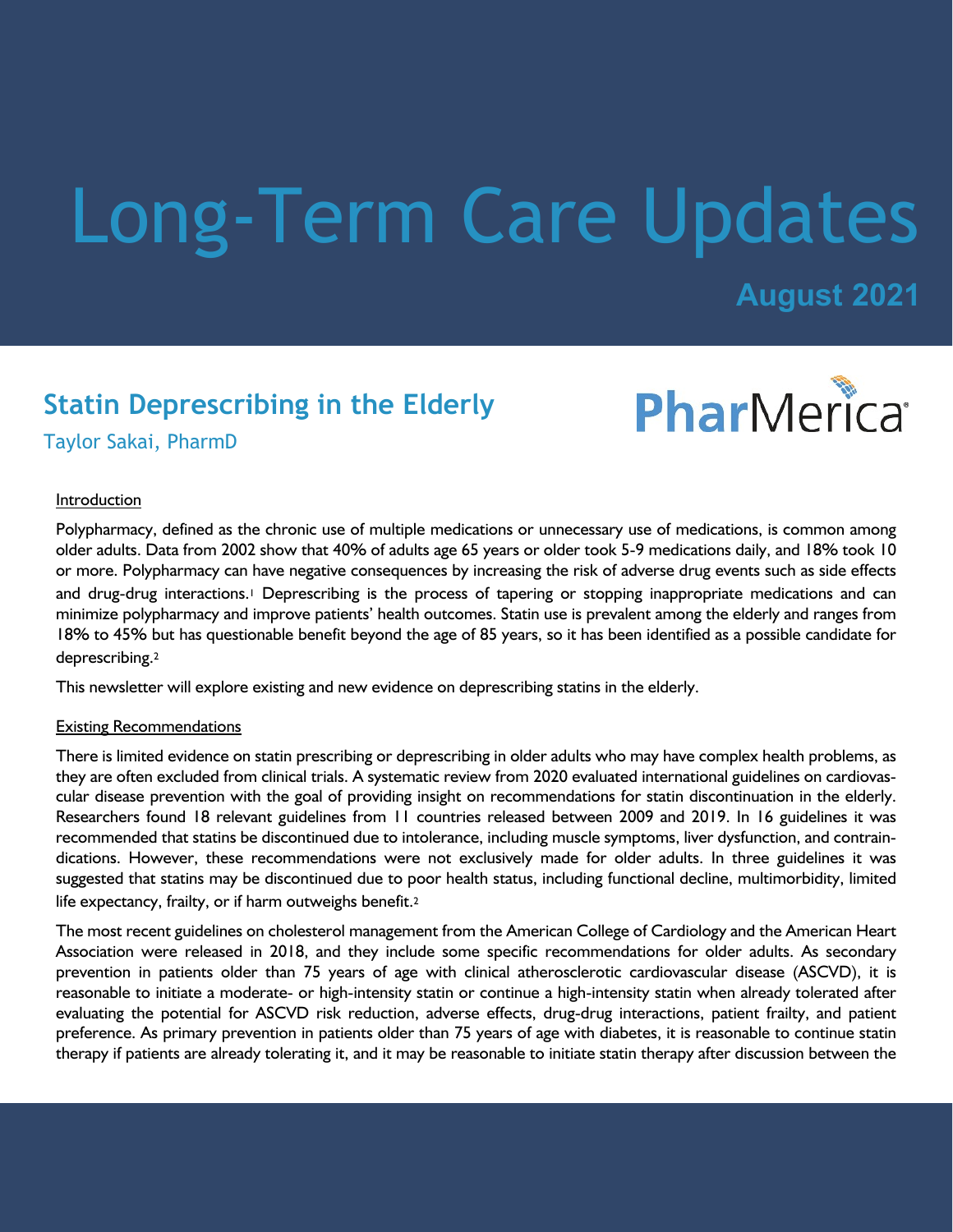patient and physician regarding its risks and benefits. As for deprescribing in adults 75 years of age or older, it may be reasonable to stop statin therapy when functional decline, multimorbidity, frailty, or reduced life expectancy limits its potential benefits.<sup>3</sup>

The Society for Post-Acute and Long-Term Care Medicine released a list titled "Fifteen Things Physicians and Patients Should Question" as part of the American Board of Internal Medicine Foundation's Choosing Wisely campaign which aims to encourage discussion around avoiding unnecessary medical tests and treatments. According to a recommendation last updated in 2015, lipid-lowering medications should not be routinely prescribed in individuals with a limited life expectancy. Studies showed that elderly patients with the lowest cholesterol had the highest mortality and a less favorable risk-benefit ratio when older than 85 years of age.<sup>4</sup>

Limited recommendations exist on statin deprescribing in the elderly, and it is unknown whether this would be beneficial or detrimental to overall patient health, but applying a patient-centered approach that considers the risks and benefits of each individual patient's clinical presentation and preferences appears to be the common recommendation.

#### New Evidence

#### **Background**

While several randomized clinical trials have shown that deprescribing reduces inappropriate medication use, its effects on clinical endpoints, such as hospitalization and mortality, are unclear. Rea et al. recently published a population-based, retrospective cohort study from Italy assessing the clinical implications of discontinuing statin therapy in older patients receiving polypharmacy.<sup>5</sup>

#### **Methods**

Clinical outcomes of interest were hospitalization for cerebrovascular disease, heart failure, or ischemic heart disease; emergency department admission for any cause or neurologic disorders; all-cause mortality; the composite of hospitalization for any cardiovascular cause (cerebrovascular disease, heart failure, ischemic heart disease); and the composite of hospitalization for any cardiovascular cause or all-cause mortality. Data were retrieved from the health care utilization databases of Lombardy which included an archive of hospitalizations and outpatient drug prescriptions.

The study design consisted of two steps. In step 1, patients age 65 years or older who were receiving continuous treatment with statins, antihypertensive agents, antidiabetic agents, and antiplatelet agents were first identified, and then among them, those who discontinued statin therapy were later identified. Continuous treatment was defined as a period of 90 days or less between the end of one prescription and the beginning of the next. Patients were followed until all-cause mortality, emigration, statin discontinuation, or the step 1 endpoint date. In step 2, patients from step 1 who discontinued statins but maintained the 3 other therapies for the first 6 months after statin discontinuation were 1:1 propensity score matched to patients who maintained all 4 therapies. Covariates considered during matching were sex, age, comorbidities, adherence to the 4 therapies during step 1, and severity of clinical profile. Patients were followed from 6 months after the date of statin discontinuation until a clinical outcome, emigration, or the step 2 endpoint date.

A Cox proportional hazard model was used to estimate hazard ratios (HR) of the clinical outcomes of interest associated with statin discontinuation. Stratified analyses by sex, age, clinical profile, and whether statins were used as primary or secondary prevention were also performed. Sensitivity analyses were performed to verify the robustness of the main findings. Exposure misclassification could have occurred if patients who discontinued statins resumed them later or patients who maintained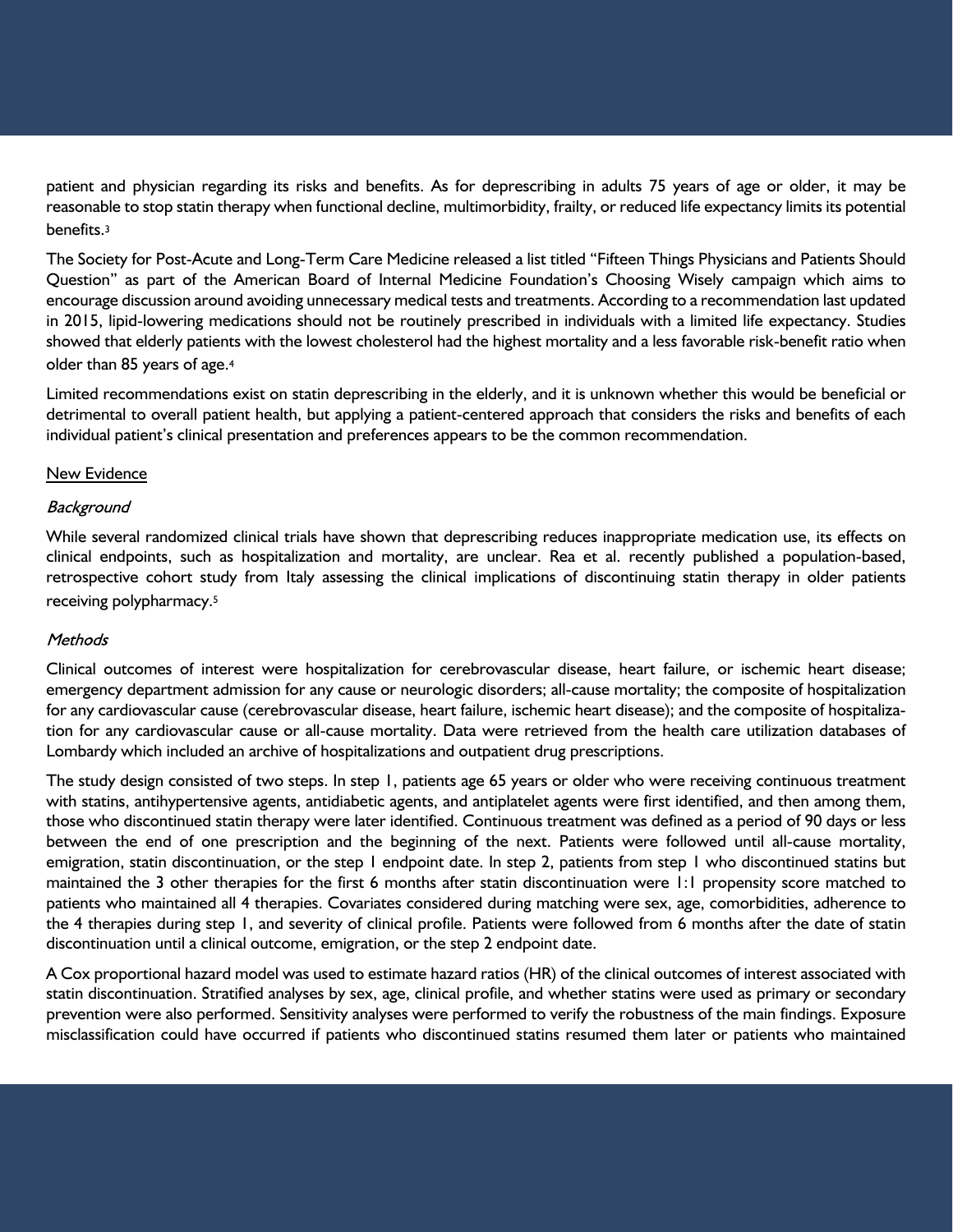statins interrupted them later, so a Cox proportional hazard model, including exposure to statins during the entire follow up period as a time-dependent covariate, was fitted. Similarly, patients who initially maintained other therapies could have interrupted them later, so the authors censored follow up when another therapy was interrupted. However, doing so could lead to bias by informative censoring, so an inverse probability of censoring weights approach was adopted. Finally, to account for a speculated association between statin discontinuation and clinical outcomes due to confounding by health-seeking behaviors of healthier patients, the authors performed a negative exposure analysis and repeated all the analyses by replacing statins with proton pump inhibitors, a medication expected to be independent of the outcomes studied.

## Results

A total of 29,047 patients met criteria for step 1. At baseline the mean age was 76.5 years; 62.9% were men; 1 in 5 had ischemic heart disease; 1 in 12 had cerebrovascular disease, heart failure, and/or respiratory disease; two-thirds of patients had any comorbidity; and more than 10% had a severe clinical profile defined as a Multisource Comorbidity Score of 4 or 5. After an average of 2.4 years of follow-up per patient, 9204 discontinued statins with an incidence of 13.1 events per 100 person-years. Of these 9204 patients, 5819 discontinued statins before other therapies. In step 2, 4023 patients discontinued statins while maintaining the 3 other therapies for the first 6 months after statin discontinuation and were labeled as exposed to statin deprescribing. These patients were older, more likely to be women, and less likely to have heart failure than patients who maintained statin therapy. Ultimately, 4010 of the patients exposed to statin deprescribing were 1:1 propensity score matched to a comparator. After a mean follow up period of approximately 20 months, patients who discontinued statins were more likely to be hospitalized for heart failure (HR 1.24, 95% CI 1.07-1.43) or any cardiovascular cause (HR 1.14, 95% CI 1.03-1.26), be admitted to the emergency department for any cause (HR 1.12, 95% CI 1.05-1.19), experience all-cause mortality (HR 1.15, 95% CI 1.02-1.3), and be hospitalized for any cardiovascular cause or experience all-cause mortality (HR 1.14, 95% CI 1.04-1.24). There was no statistically significant difference between groups for hospitalization for cerebrovascular disease or ischemic heart disease or emergency department admission for neurologic disorders.

Results were consistent whether obtained from the intention-to-treat time-fixed approach or through the sensitivity analyses. Also, there was no evidence from the negative exposure analysis suggesting that proton pump inhibitor discontinuation affected mortality. Stratified analyses did not show evidence that the effect of statin discontinuation was significantly heterogeneous between categories of sex, age, clinical profile, or whether statins were used as primary or secondary prevention.

## **Discussion**

Strengths of the study included a large population, accuracy of data submitted to the prescription database, less potential for confounding by using 1:1 propensity score matching, all-cause mortality as an outcome to avoid uncertainty with diagnostic accuracy, and the consistency of results from the sensitivity analyses, indicating robustness of the main findings.

Limitations of the study included unclear reasoning for statin discontinuation, potential for confounding since allocation was not randomized, adherence derivation from prescription refills which may not correspond to actual use, and exposure misclassification if patients received treatment through private services or made out-of-pocket payments that were not tracked by the database. An attempt to minimize these limitations was made through the sensitivity analyses. Since the study was done in Italy, where the patient population may be more homogeneous, application in the United States may be limited by its diverse population.

The authors concluded discontinuing statins, while maintaining other therapies, was associated with an increased risk of long-term fatal and nonfatal cardiovascular outcomes in elderly patients regardless of age, sex, clinical severity, and whether statins were used as primary or secondary prevention. These results align with previous evidence that lipid-lowering agents